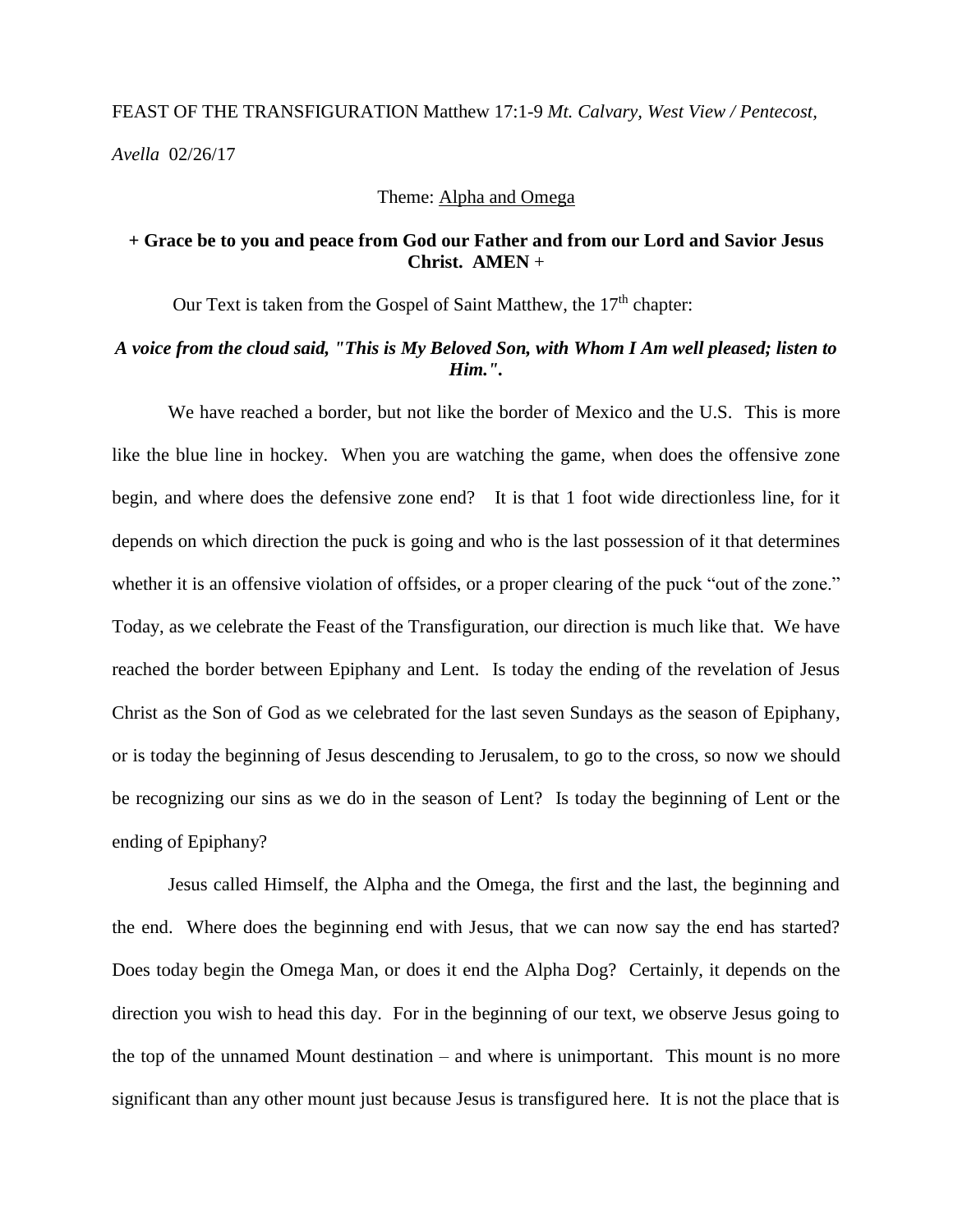important, it is the transfiguration, as God Himself will testify. Here, Matthew informs us simply that Jesus is transfigured before the selected disciples. Then appears Moses and Elijah, the Old Testament prophets of old that brought the people out of captivity through Moses, and the prophet that rebuked the people to follow the One True God and ascended into heaven without the pain of death to surround him in Elijah. With these here, we see the border lines between the Old deliverance of exodus from the slavery and oppression, and the new deliverance through ascension from this world to the next. But which is Jesus following here? Is He delivering from slavery, or ascending to the Heavens?

Indeed, He is doing both. As He goes to the cross He will save His people from their sins, and on the third day, He will rise from the grave, and in 40 days after, will ascend to the mighty hand of God the Father and judge His people justly. So then, we must be ending Epiphany, right? No longer will Jesus be trying to reveal Himself as the Son of God, but will be journeying on to save us from our sins! Well, wait a minute. As Jesus is being brought to the trial for His crimes, He is to be accused not of saving the people from their sins, but for calling Himself the Son of God. So really, Jesus is using this time to explain His divinity, so we are beginning the end of Epiphany, yes?

Peter wanted to build monuments to this Epiphany of Jesus as the Son of God and so suggested booths to be erected to keep the instruction going that here Jesus revealed Himself as the Son of God in a miraculous and unequivocal way. Yet, God the Father Himself intervenes to explain the site is unimportant, the message is what we need, and the message needs to go out to the world, not the world coming to it, so Peter, stop trying to keep Jesus and God Himself confined, and listen to Him! We are ending the Revelation, time to witness the Man of Sorrows descent. So we are starting Lent, yes? However, Jesus tells them not to say anything until He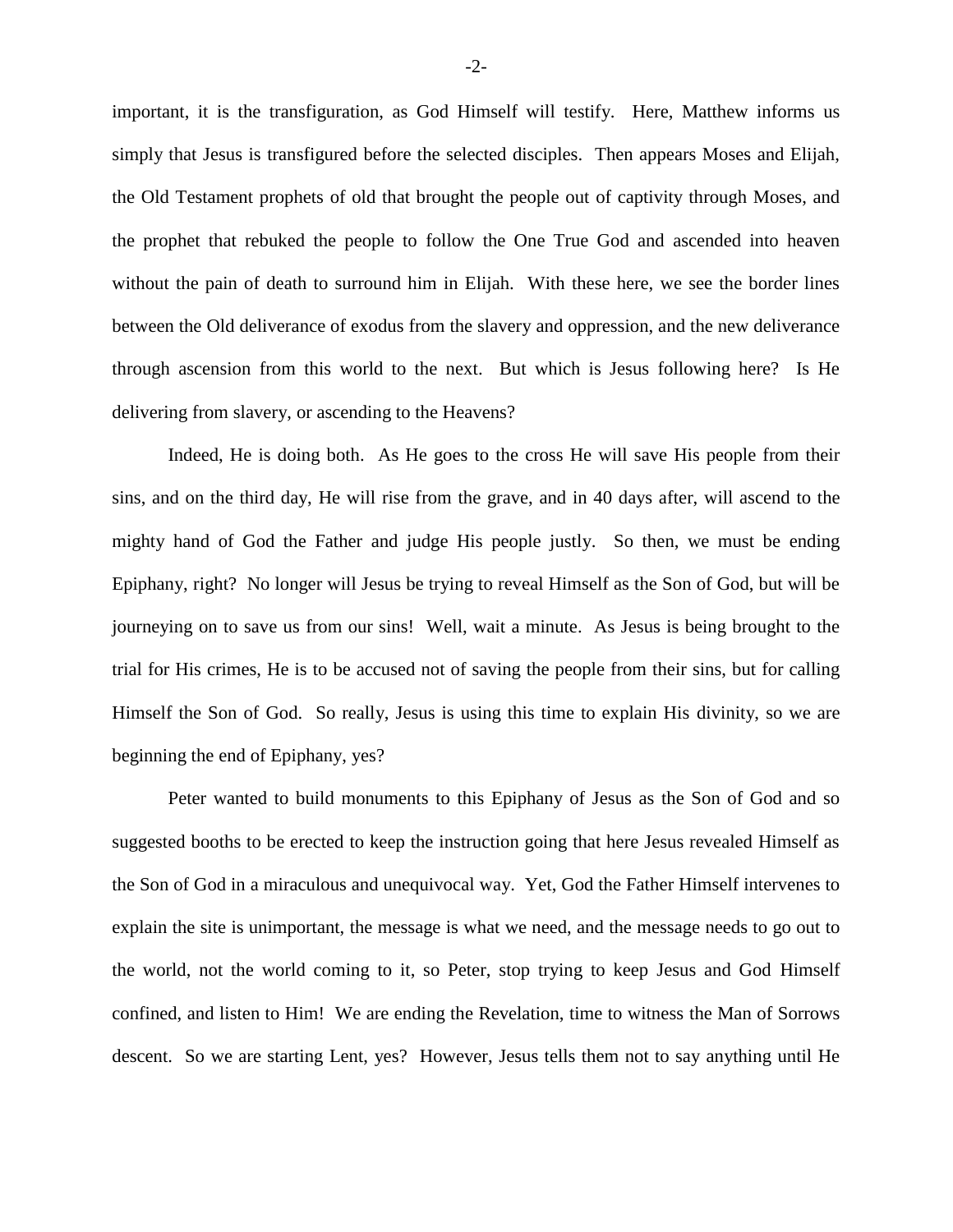rises from the dead, which is when we can reveal yet again His divinity that death has no mastery over Him as the Son of God, so it really is about Epiphany, no? I think I am getting a headache.

The reality is that Jesus is the Alpha AND the Omega. He has been since the beginning, the WORD that spoke and created the world, and at the end of time He will still be here. He is both and. Today we witness the end of Epiphany but that is not the end of the witness as Jesus as the Son of God. We start the journey to the cross, yet this journey was the purpose of His virgin birth. He has always been journeying to the cross to save. As Peter says, these are not cleverly invented stories and myths concerning Jesus the Christ, but are the witness that reveals to the Word the One True God Who came to save His people from the slavery of sin and bring them to Himself in heaven. Moses delivered the Hebrew people, Jesus delivers every created being. Elijah ascended by himself; Jesus will bring His faithful believers in His work of Salvation to Himself in heaven. You who have witness these merits of Christ through the works of the Holy Ghost in you through your baptism and your reception of the very body and blood have crossed the border from death to life and now have the comfort and peace that comes from the salvation won at the cross. And though the chosen few disciples were told to keep silent, we do not, for the Savior has risen, He has risen indeed, and will give His faithful their white robe washed in the blood of the Lamb.

Yes, we are ending Epiphany, but not the revelation of Jesus as the Son of God Who takes away the sin of the World. We are beginning Lent but not forgetting the Resurrection that comes from faith in Him as the God of the living. We can continue the message that Jesus saves through His blood that washes away every sin, and restores the believer to new life in Him. A whole wide world awaits this message, for they are truly lost without it. We neither begin nor end our message, for it is the message we always had, and a message we will always live. In His most Holy Name we pray. **AMEN**.

-3-